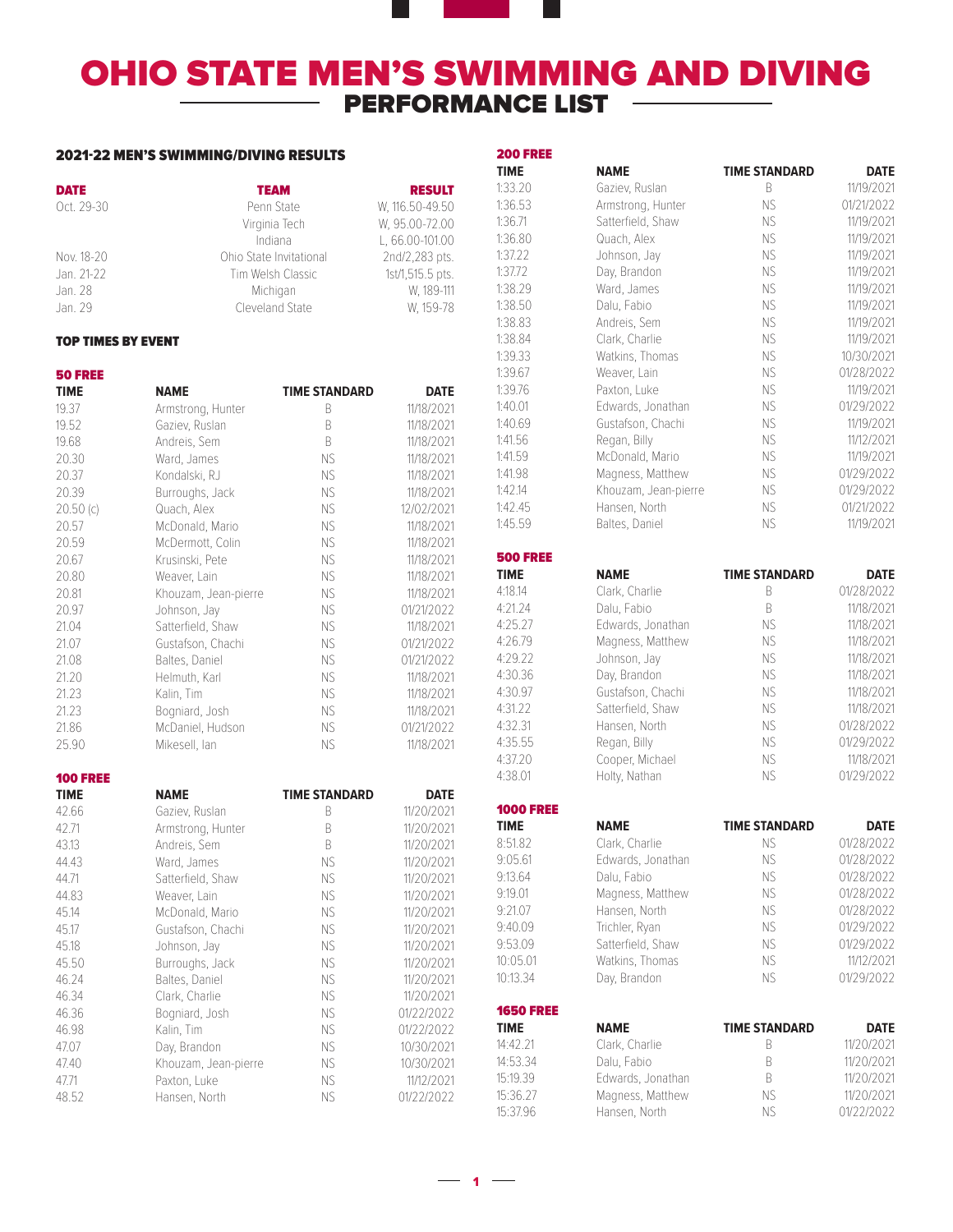# **OHIO STATE MEN'S SWIMMING AND DIVING** PERFORMANCE LIST

 $-$  2  $-$ 

400 IM

| <b>50 BACK</b>                   |                      |                      |             |
|----------------------------------|----------------------|----------------------|-------------|
| <b>TIME</b>                      | <b>NAME</b>          | <b>TIME STANDARD</b> | <b>DATE</b> |
| 21.16                            | Armstrong, Hunter    |                      | 11/19/2021  |
| 22.11                            | Kondalski, RJ        |                      | 10/30/2021  |
| 22.15                            | McDermott, Colin     |                      | 11/19/2021  |
| 23.06                            | Kalin, Tim           |                      | 11/19/2021  |
| 23.18                            | Watkins, Thomas      |                      | 01/21/2022  |
| 23.41                            | Bogniard, Josh       |                      | 11/19/2021  |
| 23.79                            | Day, Brandon         |                      | 01/21/2022  |
|                                  |                      |                      |             |
| 100 BACK                         |                      |                      |             |
| <b>TIME</b>                      | <b>NAME</b>          | <b>TIME STANDARD</b> | <b>DATE</b> |
| 45.66                            | Armstrong, Hunter    | B                    | 11/18/2021  |
| 47.57                            | McDermott, Colin     | B                    | 11/19/2021  |
| 48.03                            | Watkins, Thomas      | NS                   | 11/18/2021  |
| 48.31                            | Kondalski, RJ        | NS                   | 11/18/2021  |
| 48.66                            | Day, Brandon         | <b>NS</b>            | 11/19/2021  |
| 49.40                            | Paxton, Luke         | <b>NS</b>            | 11/19/2021  |
| 49.48                            | Gustafson, Chachi    | <b>NS</b>            | 11/19/2021  |
| 49.72                            | Kalin, Tim           | NS                   | 11/19/2021  |
| 50.22                            | Bogniard, Josh       | NS                   | 01/28/2022  |
| 52.15                            | Conley, Owen         | <b>NS</b>            | 11/19/2021  |
| 52.56                            | Khouzam, Jean-pierre | ΝS                   | 11/19/2021  |
|                                  |                      |                      |             |
| <b>200 BACK</b>                  |                      |                      |             |
| <b>TIME</b>                      | NAME                 | <b>TIME STANDARD</b> | <b>DATE</b> |
| 1:44.71                          | Watkins, Thomas      | B                    | 01/28/2022  |
| 1:48.16                          | Day, Brandon         | <b>NS</b>            | 11/20/2021  |
| 1:48.59                          | McDermott, Colin     | <b>NS</b>            | 11/20/2021  |
| 1:48.69                          | Kondalski, RJ        | NS                   | 01/28/2022  |
| 1:48.88                          | Conley, Owen         | NS                   | 11/20/2021  |
| 1:50.51                          | Dalu, Fabio          | <b>NS</b>            | 01/22/2022  |
| 1:50.92                          | Kalin, Tim           | <b>NS</b>            | 11/20/2021  |
| 1:51.83                          | Bansberg, William    | <b>NS</b>            | 11/20/2021  |
| 1:53.51                          | Gustafson, Chachi    | <b>NS</b>            | 01/29/2022  |
| 1:53.72                          | Magness, Matthew     | <b>NS</b>            | 11/12/2021  |
| 1:57.01                          | Trichler, Rvan       | <b>NS</b>            | 11/12/2021  |
| 1:59.69                          | Edwards, Jonathan    | NS                   | 11/12/2021  |
| <b>100 BREAST</b>                |                      |                      |             |
| <b>TIME</b>                      | <b>NAME</b>          | <b>TIME STANDARD</b> | <b>DATE</b> |
| 53.35                            | McDaniel, Hudson     | B                    | 11/19/2021  |
| 54.55                            | Krusinski, Pete      | ΝS                   | 11/19/2021  |
| 54.64                            | Helmuth, Karl        | NS                   | 11/19/2021  |
| 55.15                            | Regan, Billy         | NS                   | 11/19/2021  |
| 55.18                            | Mikesell, lan        | NS                   | 11/19/2021  |
| 57.21                            | Quach, Alex          | <b>NS</b>            | 11/12/2021  |
| 57.79                            | Holty, Nathan        | ΝS                   | 11/19/2021  |
|                                  |                      |                      |             |
| <b>200 BREAST</b><br><b>TIME</b> | <b>NAME</b>          | <b>TIME STANDARD</b> | <b>DATE</b> |
| 1:59.59                          | Regan, Billy         | ΝS                   | 11/20/2021  |
| 2:00.10                          | Krusinski, Pete      | ΝS                   | 11/20/2021  |
| 2:01.92                          | Helmuth, Karl        | NS                   | 11/20/2021  |
| 2:02.97                          | McDaniel, Hudson     | NS                   | 11/20/2021  |
| 2:03.21                          | Bansberg, William    | NS                   | 11/20/2021  |
| 2:03.60                          | Mikesell, lan        | <b>NS</b>            | 11/20/2021  |
| 2:04.45                          | Cooper, Michael      | NS                   | 11/20/2021  |
| 2:06.42                          | Holty, Nathan        | NS                   | 01/22/2022  |
| 2:08.28                          | Trichler, Ryan       | NS                   | 10/30/2021  |
| 2:08.38                          | Johnson, Jay         | <b>NS</b>            | 01/29/2022  |
|                                  |                      |                      |             |

| <b>100 FLY</b>         |                                |                           |                           |
|------------------------|--------------------------------|---------------------------|---------------------------|
| <b>TIME</b>            | <b>NAME</b>                    | <b>TIME STANDARD</b>      | <b>DATE</b>               |
| 46.02                  | Quach, Alex                    | B                         | 01/21/2022                |
| 47.00                  | Andreis, Sem                   | B                         | 11/19/2021                |
| 47.03                  | Gustafson, Chachi              | B                         | 11/19/2021                |
| 47.99                  | Weaver, Lain                   | ΝS                        | 11/19/2021                |
| 48.66                  | Khouzam, Jean-pierre           | <b>NS</b>                 | 01/21/2022                |
| 48.79                  | Paxton, Luke                   | <b>NS</b>                 | 11/19/2021                |
| 48.83                  | Ward, James                    | NS                        | 01/21/2022                |
| 49.08                  | Burroughs, Jack                | NS                        | 11/19/2021                |
| 49.84                  | Watkins, Thomas                | NS                        | 11/19/2021                |
| 51.15                  | Kalin, Tim                     | NS                        | 11/19/2021                |
| 52.52                  | Gaziev, Ruslan                 | <b>NS</b>                 | 01/21/2022                |
| 52.68                  | McDonald, Mario                | NS                        | 11/12/2021                |
| <b>200 FLY</b>         |                                |                           |                           |
| <b>TIME</b>            | <b>NAME</b>                    | <b>TIME STANDARD</b>      | <b>DATE</b>               |
| 1:42.92                | Quach, Alex                    | B                         | 11/20/2021                |
| 1:45.67                | Gustafson, Chachi              | B                         | 11/20/2021                |
| 1:47.16                | Weaver, Lain                   | NS                        | 11/20/2021                |
| 1:47.94                | Khouzam, Jean-pierre           | NS                        | 01/28/2022                |
| 1:49.95                | Paxton, Luke                   | <b>NS</b>                 | 11/20/2021                |
| 1:50.16                | Trichler, Ryan                 | NS                        | 11/20/2021                |
| 1:50.77                | Magness, Matthew               | ΝS                        | 11/20/2021                |
| 1:51.42                | Edwards, Jonathan              | NS                        | 11/20/2021                |
| 1:53.75                | Dalu, Fabio                    | NS.                       | 01/22/2022                |
| <b>200 IM</b>          |                                |                           |                           |
| <b>TIME</b><br>1:46.48 | <b>NAME</b>                    | <b>TIME STANDARD</b><br>B | <b>DATE</b><br>11/18/2021 |
| 1:47.71                | Quach, Alex<br>Watkins, Thomas | NS                        | 11/18/2021                |
| 1:48.49                | Krusinski, Pete                | ΝS                        | 11/18/2021                |
| 1:49.57                | Regan, Billy                   | ΝS                        | 11/18/2021                |
| 1:50.41                | Bansberg, William              | <b>NS</b>                 | 11/18/2021                |
| 1:50.69                | Helmuth, Karl                  | <b>NS</b>                 | 11/18/2021                |
| 1:51.41                | Conley, Owen                   | <b>NS</b>                 | 11/18/2021                |
| 1:51.43                | Trichler, Ryan                 | NS                        | 11/18/2021                |
| 1:51.94                | Holty, Nathan                  | ΝS                        | 11/18/2021                |
| 1:52.23                | Paxton, Luke                   | <b>NS</b>                 | 11/18/2021                |
| 1:52.78                | Mikesell, lan                  | <b>NS</b>                 | 11/18/2021                |
| 1:53.19                | Cooper, Michael                | NS                        | 10/29/2021                |
| 1:55.82                | Kalin, Tim                     | NS                        | 11/12/2021                |
| 1:56.44                | Dalu, Fabio                    | <b>NS</b>                 | 11/12/2021                |
| 2:00.09                | McDermott, Colin               | NS                        | 11/12/2021                |
| 2:01.16                | McDaniel, Hudson               | NS                        | 11/12/2021                |
|                        |                                |                           |                           |

| או טש <del>י</del> |                   |                      |             |
|--------------------|-------------------|----------------------|-------------|
| TIME               | <b>NAME</b>       | <b>TIME STANDARD</b> | <b>DATE</b> |
| 3:49.72            | Dalu, Fabio       | R                    | 11/19/2021  |
| 3:53.08            | Edwards, Jonathan | NS.                  | 11/19/2021  |
| 3:55.99            | Cooper, Michael   | <b>NS</b>            | 11/19/2021  |
| 3:56.45            | Bansberg, William | <b>NS</b>            | 11/19/2021  |
| 3:56.71            | Trichler, Ryan    | <b>NS</b>            | 11/19/2021  |
| 3:57.38            | Regan, Billy      | <b>NS</b>            | 11/19/2021  |
| 3:57.50            | Conley, Owen      | <b>NS</b>            | 11/19/2021  |
| 3:57.52            | Holty, Nathan     | NS.                  | 01/29/2022  |
| 3:58.75            | Magness, Matthew  | <b>NS</b>            | 11/19/2021  |
| 4:01.30            | Gustafson, Chachi | NS.                  | 01/29/2022  |
|                    |                   |                      |             |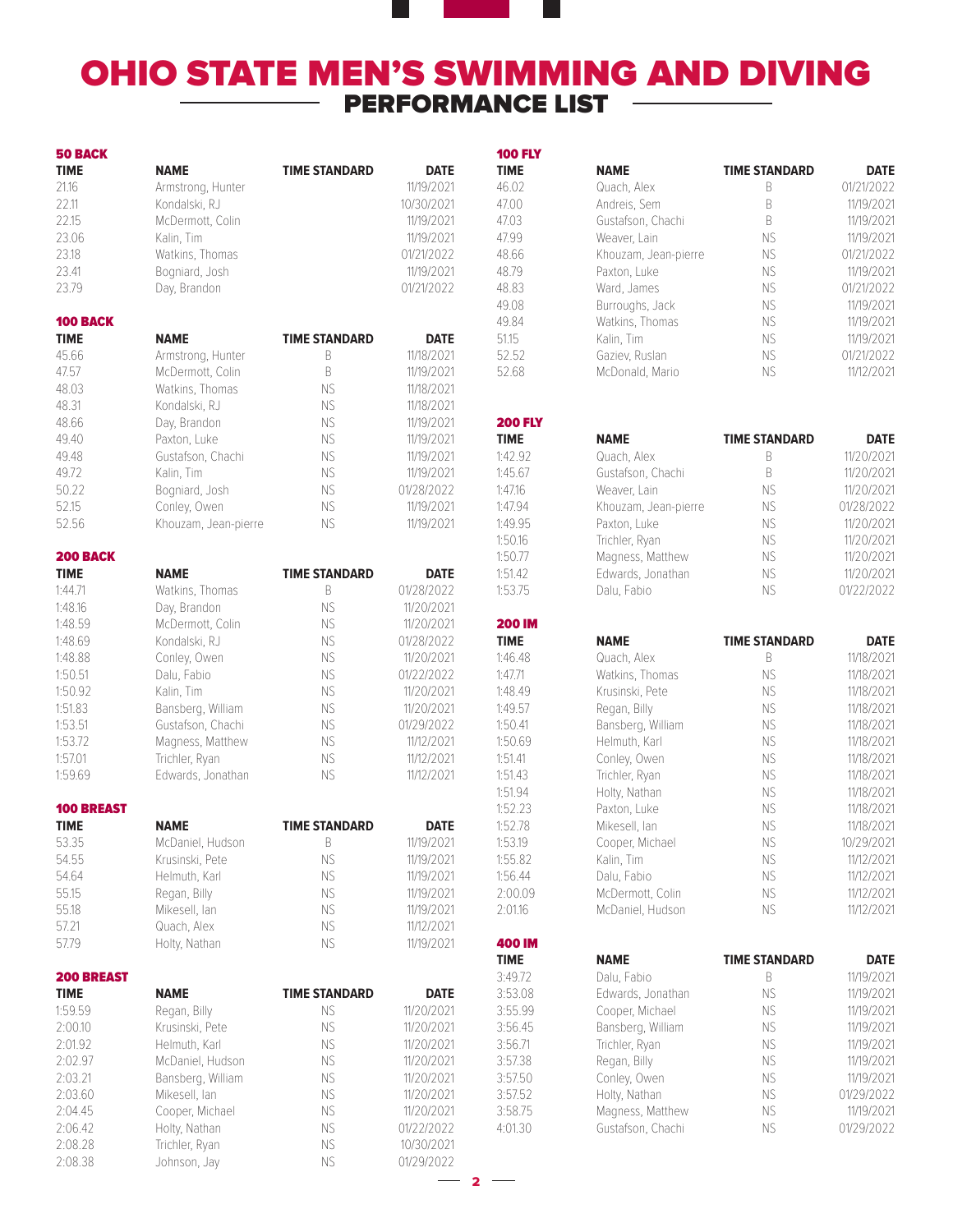# OHIO STATE MEN'S SWIMMING AND DIVING PERFORMANCE LIST

 $-<sub>3</sub>$ 

| <b>TIME</b><br><b>NAME</b>                       | <b>TIME STANDARD</b>                      | <b>DATE</b> |
|--------------------------------------------------|-------------------------------------------|-------------|
|                                                  |                                           |             |
| 1:17.43<br>Armstrong, Andreis, Gaziev, Quach     | - B                                       | 11/18/2021  |
| 1:19.88                                          | Ward, Burroughs, McDermott, Kondalski     |             |
| 1:21.91<br>Weaver, McDonald, Krusinski, Bogniard |                                           | 11/18/2021  |
| <b>400 Free Relay</b>                            |                                           |             |
| TIME<br><b>NAME</b>                              | <b>TIME STANDARD</b>                      | <b>DATE</b> |
| 2:48.84<br>Armstrong, Andreis, Quach, Gaziev     | А                                         | 11/20/2021  |
| 2:56.40<br>Weaver, Ward, Satterfield, Johnson    |                                           | 11/20/2021  |
| 3:00.03<br>Burroughs, McDermott, McDonald, Day   |                                           | 11/20/2021  |
| 3:00.95<br>Gustafson, Krusinski, Kalin, Helmuth  |                                           | 11/20/2021  |
| <b>200 Medley Relay</b>                          |                                           |             |
| <b>TIME</b><br><b>NAME</b>                       | <b>TIME STANDARD</b>                      | <b>DATE</b> |
| 1:24.24                                          | Armstrong, McDaniel, Quach, Gaziev B      | 11/18/2021  |
| 1:26.65<br>McDermott, Krusinski, Weaver, Andreis |                                           | 11/18/2021  |
| 1:28.38<br>Kondalski, Mikesell, Gustafson, Ward  |                                           | 11/18/2021  |
| <b>400 Medley Relay</b>                          |                                           |             |
| <b>TIME</b><br><b>NAME</b>                       | <b>TIME STANDARD</b>                      | <b>DATE</b> |
| 3:06.88                                          | Armstrong, McDaniel, Quach, Gaziev B      | 11/18/2021  |
| 3:13.79                                          | Kondalski, Krusinski, Weaver, Satterfield | 11/18/2021  |
| 3:15.29<br>Watkins, Mikesell, Gustafson, Andreis |                                           | 11/18/2021  |
| 3:16.60<br>Day, Regan, Khouzam, McDonald         |                                           | 11/18/2021  |
|                                                  |                                           |             |
| <b>DIVING</b><br><b>One Meter</b>                |                                           |             |
| <b>SCORE</b><br><b>NAME</b>                      | <b>ZONE STANDARD</b>                      | <b>DATE</b> |
| 414.45<br>Lyle Yost                              | Y                                         | 01/29/2022  |
| 399.98<br>Jacob Fielding                         | Y                                         | 01/29/2022  |
| 387.45<br>Mo Noaman                              | Y                                         | 01/29/2022  |
| 386.33<br>Jacob Siler                            | Y                                         | 01/29/2022  |
| 384.15<br>Joseph Canova                          | Y                                         | 11/12/2021  |
| 368.18<br>Mike Parker                            | Y                                         | 01/29/2022  |
| 356.93<br>Clay Chaplin                           | Y                                         | 11/12/2021  |
| 311.65<br>Hunter Grannum                         | Υ                                         | 01/22/2022  |
| <b>Three Meter</b>                               |                                           |             |
| 455.40<br>Clay Chaplin                           | Y                                         | 01/29/2022  |
| 440.70<br>Lyle Yost                              | Y                                         | 01/29/2022  |
| 435.53<br>Jacob Fielding                         | Y                                         | 01/29/2022  |
| Jacob Siler<br>427.58                            | Y                                         | 01/29/2022  |
| 419.55<br>Joseph Canova                          | Υ                                         | 11/12/2021  |
| Mike Parker<br>380.70                            | Y                                         | 01/29/2022  |
| 365.63<br>Mo Noaman                              | Y                                         | 11/12/2021  |
| 304.85<br>Hunter Grannum                         |                                           | 10/30/2021  |
| <b>Platform</b>                                  |                                           |             |
| 358.00<br>Jacob Fielding                         | Υ                                         | 11/20/2021  |
| 343.80<br>Jacob Siler                            | Y                                         | 11/20/2021  |
| 309.55<br>Joseph Canova                          | Y                                         | 11/20/2021  |
| 303.35<br>Clay Chaplin                           | Y                                         | 11/20/2021  |
| 303.20<br>Lyle Yost                              | Y                                         | 11/20/2021  |
| 289.05<br>Mo Noaman                              |                                           | 11/20/2021  |
| 281.80<br>Mike Parker                            |                                           | 11/20/2021  |
| 223.50<br>Hunter Grannum                         |                                           | 11/20/2021  |

### EVENT WINS

| <b>Sem Andreis</b><br>50 Free         | 19.70              | vs. Michigan                      |
|---------------------------------------|--------------------|-----------------------------------|
|                                       |                    |                                   |
| <b>Hunter Armstrong</b><br>100 Back   | 47.05              | Tim Welsh Classic                 |
|                                       | 46.39              | vs. Michigan                      |
| 100 Free                              | 43.28              | vs. IU/VT                         |
|                                       | 43.12              | Tim Welsh Classic                 |
| <b>Jack Burroughs</b>                 |                    |                                   |
| 50 Free                               | 20.52              | vs. Cleveland State               |
| <b>Joey Canova</b>                    |                    |                                   |
| 3-Meter Dive                          | 425.85             | vs. Michigan                      |
| <b>Clay Chaplin</b>                   |                    |                                   |
| 3-meter Dive                          | 455.40             | ys. Cleveland State               |
| <b>Charlie Clark</b><br>500 Free      | 4:21.38            | Tim Welsh Classic                 |
|                                       | 4:18.14            | vs. Michigan                      |
| 1000 Free                             | 8:51.82            | vs. Michigan                      |
| 1650 Free                             | 15:02.65           | Tim Welsh Classic                 |
| <b>Owen Conley</b>                    |                    |                                   |
| 200 Back                              | 1:51.29            | vs. Cleveland State               |
| Jonathan Edwards<br>200 Free          | 1:40.01            | vs. Cleveland State               |
|                                       |                    |                                   |
| <b>Jacob Fielding</b><br>1-Meter Dive | 373.20             | Tim Welsh Classic                 |
|                                       | 375.38             | vs. Michigan                      |
| 3-Meter Dive                          | 426.35             | Tim Welsh Classic                 |
| <b>Ruslan Gaziev</b>                  |                    |                                   |
| 100 Free                              | 43.53              | vs. Michigan                      |
| 200 Free                              | 1:35.90            | vs. Michigan                      |
| <b>North Hansen</b><br>1000 Free      | 9:23.97            | vs. Cleveland State               |
|                                       |                    |                                   |
| <b>Nathan Holty</b><br>400 IM         | 3:57.52            | vs. Cleveland State               |
|                                       |                    |                                   |
| <b>Matthew Magness</b><br>500 Free    | 4:31.73            | vs. Cleveland State               |
| <b>Mario McDonald</b>                 |                    |                                   |
| 100 Free                              | 45.90              | vs. Cleveland State               |
| <b>Alex Quach</b>                     |                    |                                   |
| 100 Fly                               | 46.02              | Tim Welsh Classic                 |
|                                       | 46.19              | vs. Michigan                      |
| 200 Fly                               | 1:44.61<br>1:45.16 | Tim Welsh Classic<br>vs. Michigan |
|                                       |                    |                                   |
| <b>Thomas Watkins</b><br>200 Back     | 1:45.32            | Tim Welsh Classic                 |
|                                       | 1:44.71            | vs. Michigan                      |